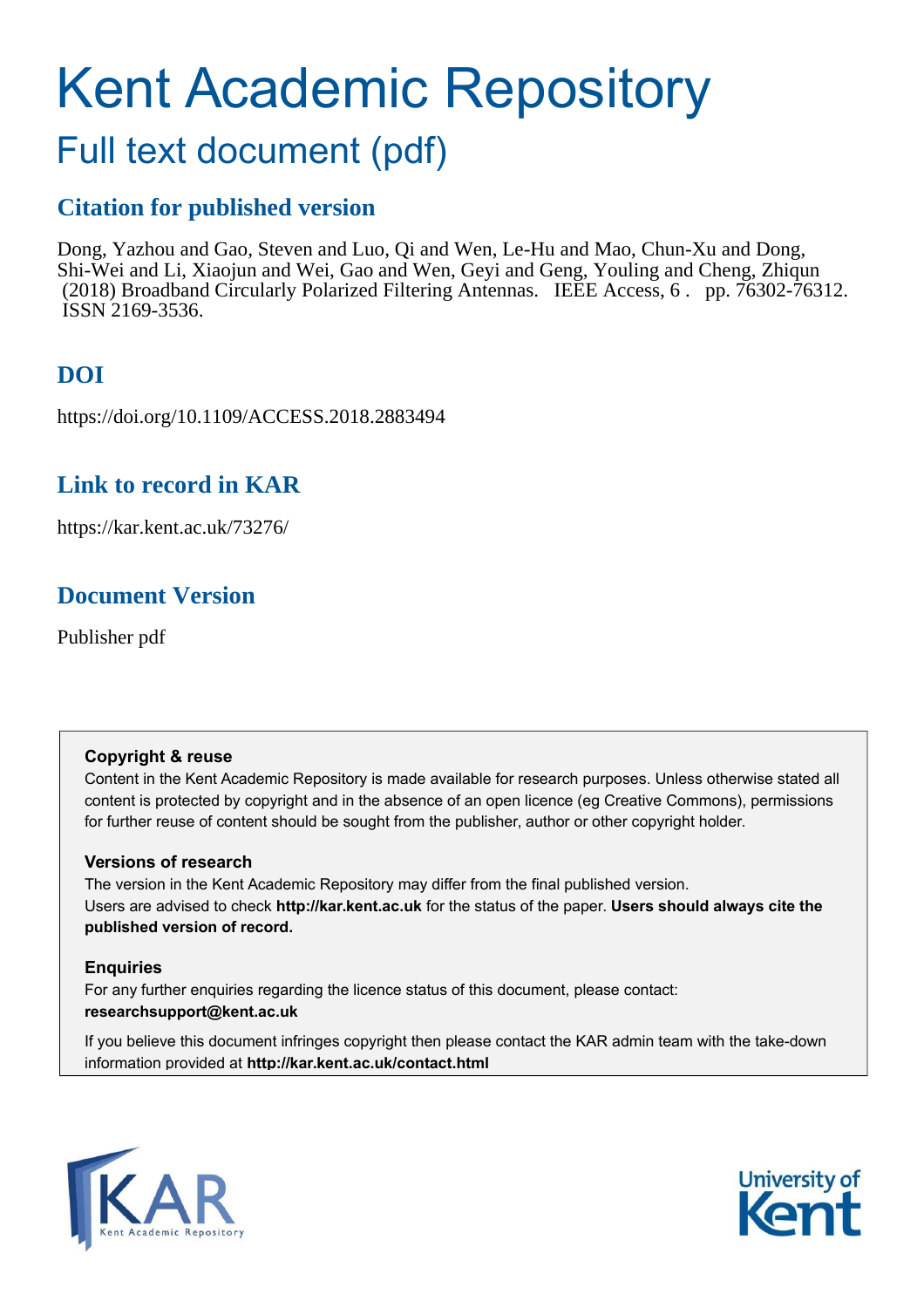

Received October 24, 2018, accepted November 22, 2018, date of publication November 27, 2018, date of current version December 27, 2018.

*Digital Object Identifier 10.1109/ACCESS.2018.2883494*

# Broadband Circularly Polarized Filtering Antennas

#### YAZHOU D[ON](https://orcid.org/0000-0001-9757-1114)[G](https://orcid.org/0000-0002-8383-3395)<sup>101,2,3</sup>, STEVEN [GA](https://orcid.org/0000-0002-4266-6826)O<sup>3</sup>, (Senior Member, IEEE), QI LUO<sup>3</sup>, (Member, IEEE), LEHU WEN<sup>®3</sup>, CHUN[-XU](https://orcid.org/0000-0003-3727-0963) MAO<sup>®4</sup>, SHI-WEI DONG<sup>2</sup>, (Senior Member, IEEE), XIAOJUN LI<sup>2</sup>, GAO WEI<sup>1</sup>, GEYI WEN<sup>@5</sup>, (Member, IEEE), YOULING GENG<sup>6</sup>, AND ZHIQUN CHENG<sup>6</sup>

<sup>1</sup> School of Electronics and Information, Northwestern Polytechnical University, Xi'an 710129, China <sup>2</sup>National Key Laboratory of Science and Technology on Space Microwave, China Academy of Space Technology (Xi'an), Xi'an 710100, China

<sup>3</sup> School of Engineering and Digital Arts, University of Kent, Canterbury CT2 7NZ, U.K.

<sup>4</sup>School of Electrical Engineering and Computer Science, The Pennsylvania State University, PA 16801, USA

<sup>5</sup>Nanjing University of Information Science and Technology, Nanjing 210044, China

<sup>6</sup>College of Electronics and Information, Hangzhou Dianzi University, Hangzhou 310018, China

Corresponding author: Steven Gao (s.gao@kent.ac.uk)

This work was supported in part by the EPSRC under Grant EP/P015840/1 and Grant EP/N032497/1, in part by the National Natural Science Foundation of China under Grant 61801374 and Grant 51777168, in part by the National Key Laboratory of Science and Technology on Space Microwave under Grant 6142411020302, and in part by the Scholarship of the China Scholarship Council under Grant 201704980035.

**ABSTRACT** This paper consists of two parts. The first part presents a review of the recent development in broadband circularly polarized filtering antennas. The second part presents a novel design of broadband integrated filtering antenna based on eighth-mode SIW (EMSIW) resonators for rectenna applications. This work has three main novel contributions. First, by adjusting the external quality factors and coupling coefficients of the resonators in this filtering antenna, optimum input impedance with a complex value can be realized within the filtering antenna. Thus there is no need for an external impedance matching network, which is usually required between the antenna and the rectifying circuits; Second, compared with traditional microstrip resonators, high-Q EMSIW cavities are used to increase antenna gain; third, the coupling gap between the EMSIW resonators also acts as the feeding structure of the radiator. So the feeding structures are all on the middle layer. The ground plane on the back side is a complete structure without any defects. This novel structure design improves front-to-back ratio to enhance the antenna receiving efficiency. To validate this method, two C-band circularly polarized integrated filtering antennas with an input impedance of 50  $\Omega$ and complex impedance are designed, simulated, and fabricated. The measured results show that the operating frequency bandwidth of the proposed antennas is more than 14.5% at C-band with the gain above 8 dBi. The 3-dB axial ratio bandwidth is larger than 8.5% and the front-to-back ratio is higher than 18 dB. Moreover, the proposed antenna with complex impedance is conjugate matched with the input impedance of a specific rectifying circuit at 5.8 GHz and harmonics suppression at the second-harmonic frequency is achieved.

**INDEX TERMS** Broadband antenna, circularly polarized antenna, impedance match, filtering antenna, rectenna.

#### **I. INTRODUCTION**

The development of modern wireless systems demands radio frequency (RF) front-ends and antennas with compact sizes, light weight, low cost and multiple functions. In traditional designs, passive components such as filters, power dividers and antennas are designed separately and then cascaded. This approach leads to some problems including bulky volumes, heavy weight, complicated structures and high insertion loss

between the components. In recent years, filtering antenna has become a hot topic of research due to its potential of overcoming these problems [1]–[6]. In the filtering antenna, the antenna becomes one element of the filtering circuit which usually consists of many resonant units. Thus the filtering antenna requires the antenna and the filtering circuits be designed, simulated and optimized simultaneously. Compared with traditional antennas, the integrated filtering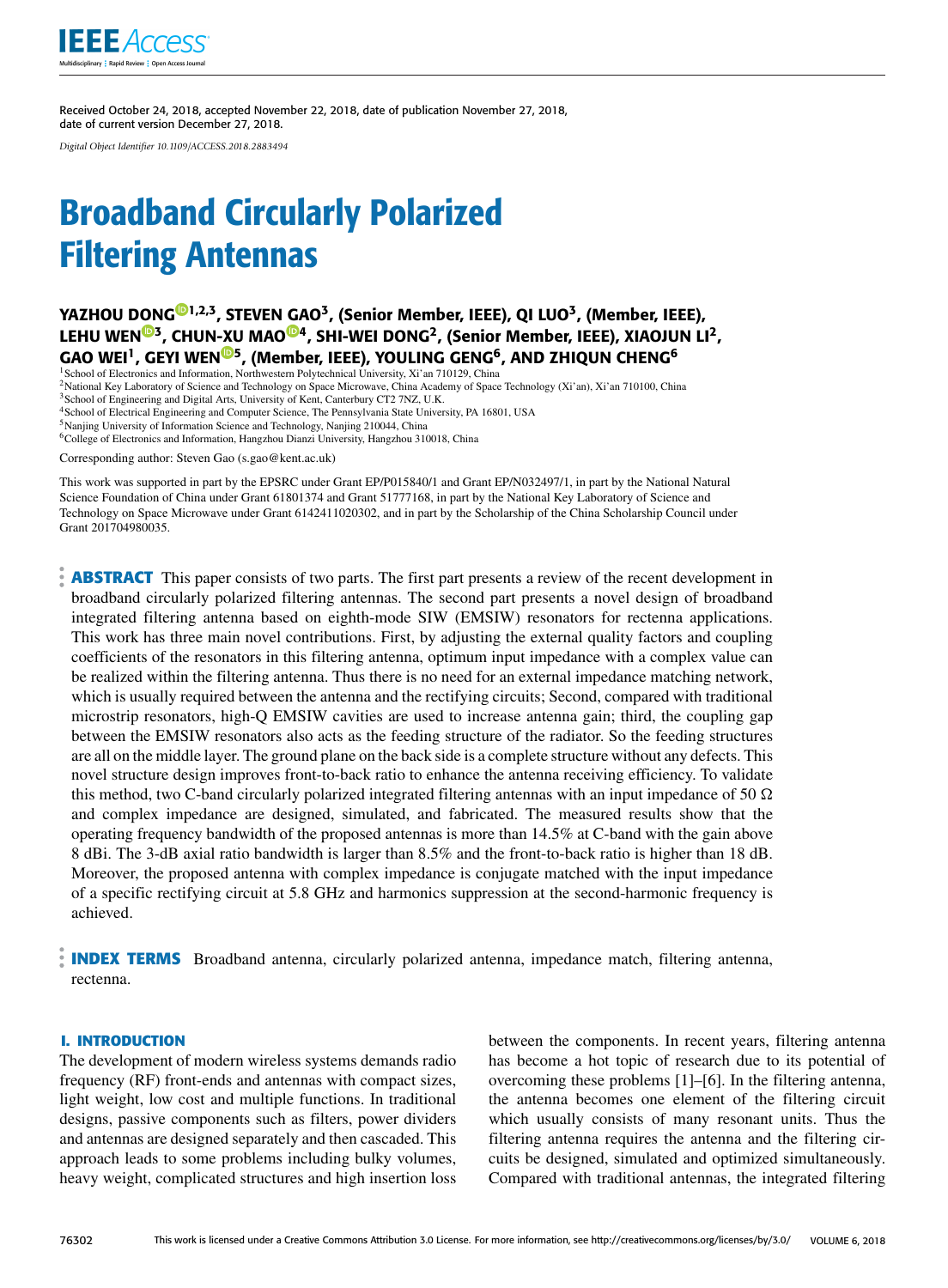antenna does not require a separate impedance matching network between the antenna and the filtering circuits. In addition, it has many advantages such as a compact size, low loss, the enhancement of antenna bandwidth, high frequency selectivity, wideband harmonic suppression, improved out-of-band rejection and reduced interferences.

Although much work has been done in filtering antenna/array research, most of the reported filtering antennas are linearly polarized (LP). One important application is to use the filtering antenna techniques to design circularly polarization antennas/arrays. Circularly polarized (CP) antennas do not require strict alignment between transmitting and receiving antennas. CP antennas can also combat the multipath fading and are immune to the 'Faraday rotation' effect due to the ionosphere. Because of the above features, circularly polarized antennas are very popular for various wireless systems such as satellite communication systems, global navigation satellite systems, and wireless power transmission systems [7]. The key challenges for circularly polarized filtering antenna design are to realize broad axial ratio (AR) bandwidth and high radiation efficiency. Meanwhile, it is also very important to investigate how to apply the circularly polarized filtering antenna in satellite/radar and microwave power transmission applications.

This paper focuses on the research of the broadband circularly polarized filtering antennas. The state-of-the-art broadband circularly polarized filtering antennas are briefly reviewed in Section II. Then, a novel design of broadband filtering antenna based on eighth-mode SIW (EMSIW) resonators for rectenna application is presented in Section III. To reduce the insertion loss and radiation loss of the traditional microstrip resonators, high-Q EMSIW cavities are used in the feeding system of the antenna. To conjugate match the rectifying circuit, the external quality factors and coupling coefficients of the resonators can be adjusted to realize complex impedance matching. In addition, the novel topology improves the front-to-back ratio to enhance the antenna efficiency. Section IV concludes this paper.

#### **II. REVIEW OF BROADBAND CIRCULARLY POLARIZED FILTERING ANTENNAS**

Most of the reported filtering antenna researches concerns LP antennas, and there is only a few works on CP filtering antennas in the literature [8]–[13]. Circularly polarized filtering antenna design involves more complicated parameter optimization and it is more challenging to realize broadband CP filtering antenna. In this section, several state-of-the-art circularly polarized filtering antennas including dielectric resonator antennas (DRA), monopole antennas and microstrip antennas, are reviewed.

#### A. WIDEBAND CP FILTERING DRAS

The dielectric resonator antenna is regarded as one of the ideal candidates for modern wireless systems because of its advantages such as low loss, a small size, and a wide bandwidth [14], [15]. Circularly polarized filtering DRAs

with wideband operation have been investigated in recent years.

A wideband circularly polarized DRA with bandpass filtering and wide harmonic suppression was proposed in [8]. The configuration and photograph are shown in Fig. 1. A wideband filtering quadrature coupler based on a snowflake shaped patch was implemented to feed a hollow DRA. This structure could realize circular polarization and filtering function simultaneously. This antenna operated at 1.8 GHz and exhibited a wide bandwidth of  $27.8\%$  (AR < 3 dB,  $RL \le -12.4$  dB) with an average gain of 6 dBic. A rejection of over 19 dB was achieved in the suppression band up to the third harmonic. Another circularly polarized filtering DRA for X-band applications was presented in [9]. A rectangular ring slot was etched into the ground plane of the dielectric laminate to generate circular polarization. An additional semi-elliptical shaped filter was used to improve the selectivity. The antenna operated from 7.9 to 8.4 GHz with the gain around 5.3 dBic and 3 dB AR bandwidth of 3.68%.



**FIGURE 1.** Configuration and photograph of the wideband CP filtering DRA reported in [8]: (a) the structure of quadrature coupler; (b) photograph.

#### B. CP FILTERING MONOPOLE ANTENNAS

Monopole antennas have the merits of compact sizes and omnidirectional radiations, which are important for the applications where omnidirectional radiation is required. Several LP filtering antennas based on monopole antennas had been well investigated in [16]–[18]. However, to the authors' best knowledge, there is only one design reported which realized the circular polarization. A circularly polarized monopole antenna with filtering function was proposed in [10] and shown in Fig. 2. A miniaturized coupled filter based on bentloop resonators was integrated to realize filtering function,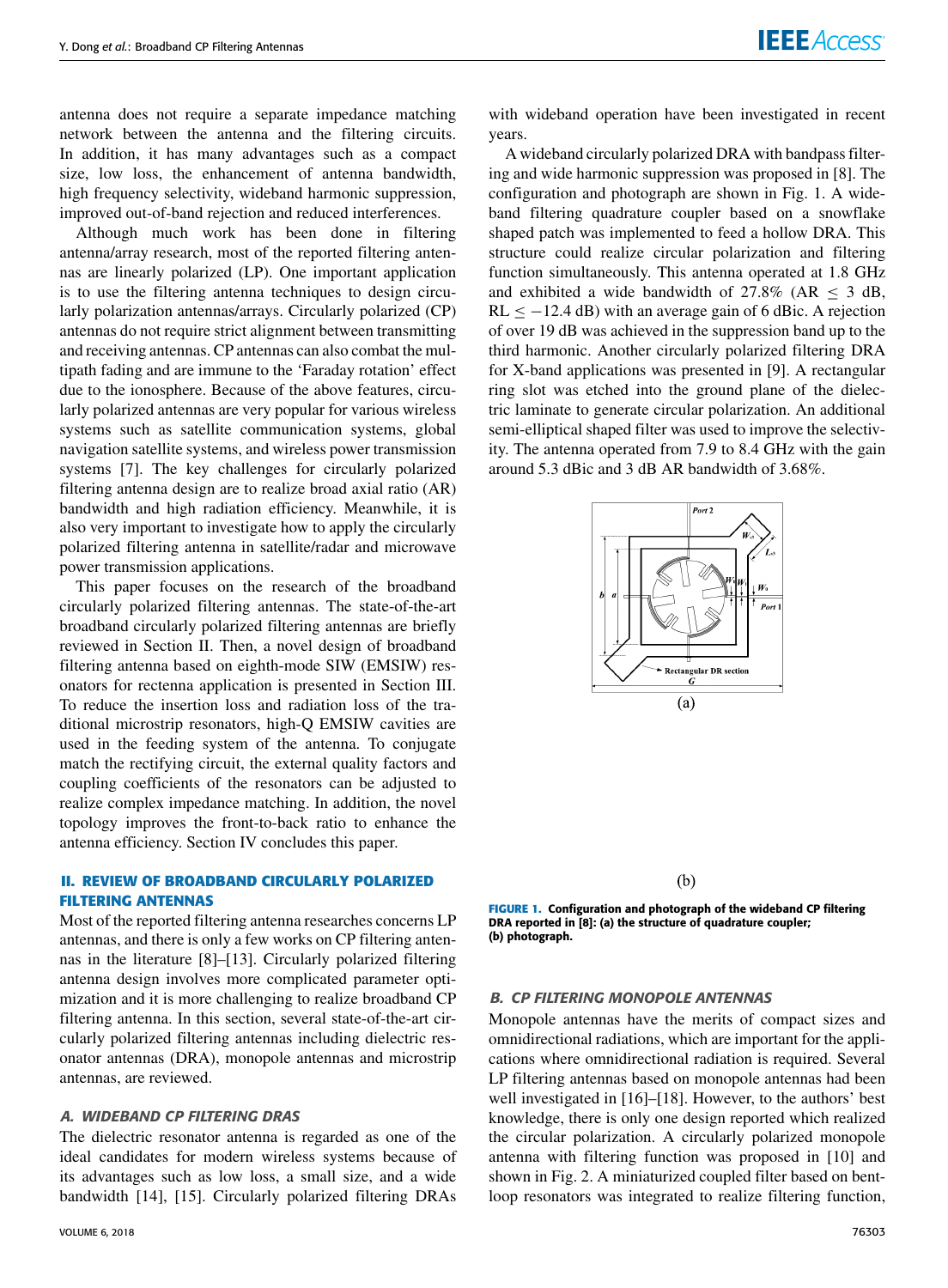#### **FIGURE 2.** Configuration and photograph of the broadband CP filtering monopole antenna presented in [10].

while the falcate-shaped patch was adopted to obtain the circular polarization. This antenna exhibited good frequency selective performances, return loss and gains.

#### C. BROADBAND CP FILTERING MICROSTRIP ANTENNAS

Microstrip antennas have many advantages such as low profiles, lightweight and low cost. It is one of the most widely used antenna types. Therefore, the circularly polarized filtering microstrip antennas have been investigated extensively [11]–[13], [19], [20]. In this section, some latest typical examples are discussed.

A compact circularly polarized co-designed filtering antenna was reported in [11]. As shown in Fig. 3, this antenna was based on a patch radiator integrated with a bandpass filter. The filter was composed of coupled stripline openloop resonators. The patch served as the radiator and the last stage resonator of the filter. The circular polarization was obtained by using dual feeds with 90 degrees phase delay. The filtering circuit with impedance matching functionality

**FIGURE 3.** Structure of the broadband CP filtering microstrip antenna reported in [11]: (a) 3D view, (b) Side view.

improved both the impedance and axial ratio bandwidths. The return loss of the designed filtering antenna was below −13.5 dB over a bandwidth from 3.77 to 4.26 GHz (12.2%), with the axial ratio less than 3 dB and the gain higher than 5.2 dBic. However, this antenna had three substrate layers. Thus its structure is relatively complicated.

In [12], a dual-band CP microstrip array antenna with the shared aperture was developed for C-/X-band satellite communications. Fig. 4 shows the structure of the subarray. The antenna element was based on a novel technique of achieving CP using a single-feed dual-coupling structure. The circular patch was fed by a 50  $\Omega$  microstrip line via two U-shaped slots etched in the ground plane. At the end of the microstrip feed, a hairpin resonator was attached and coupled with the two U-slots. The antenna array shows a wide impedance bandwidth of 21% and 21.2% at C-band and X-band, respectively. The 3-dB AR bandwidths in C-band and X-band are 13.2% and 12.8%. However, due to the hairpin resonator placed on the back and two resonant U-slots in the ground plane, the front-to-back ratio is only −12dB.

#### **FIGURE 4.** Configuration of the C/X-band CP filtering microstrip antenna subarray reported in [12].

Compared with the low-Q planar resonators, the integration of the high-Q resonators with antennas are more attractive in filtering antenna design, for their merits of lower insertion losses and better frequency selectivity. By integrating CP patch antenna with SIW cavity filters, a circularly polarized patch antenna with enhanced impedance and AR bandwidth was implemented in [13]. As shown in Fig. 5, a third-order SIW cavity based Chebyshev filter was embedded in the antenna to enhance the out-of-band rejection and bandwidths. By sequentially rotating the antenna elements, a  $2 \times 2$  array was formed and an impedance-AR bandwidth of 8.3% was achieved.

#### **III. CASE STUDY: BROADBAND CP FILTERING ANTENNA FOR RECTENNA APPLICATION**

Wireless power transfer (WPT) overcomes the disadvantages of the traditional power supply using wired systems, and provide a more flexible power supply for various applications [21]–[24]. Microwave power transmission (MPT), as one of the key technologies in WPT, has demonstrated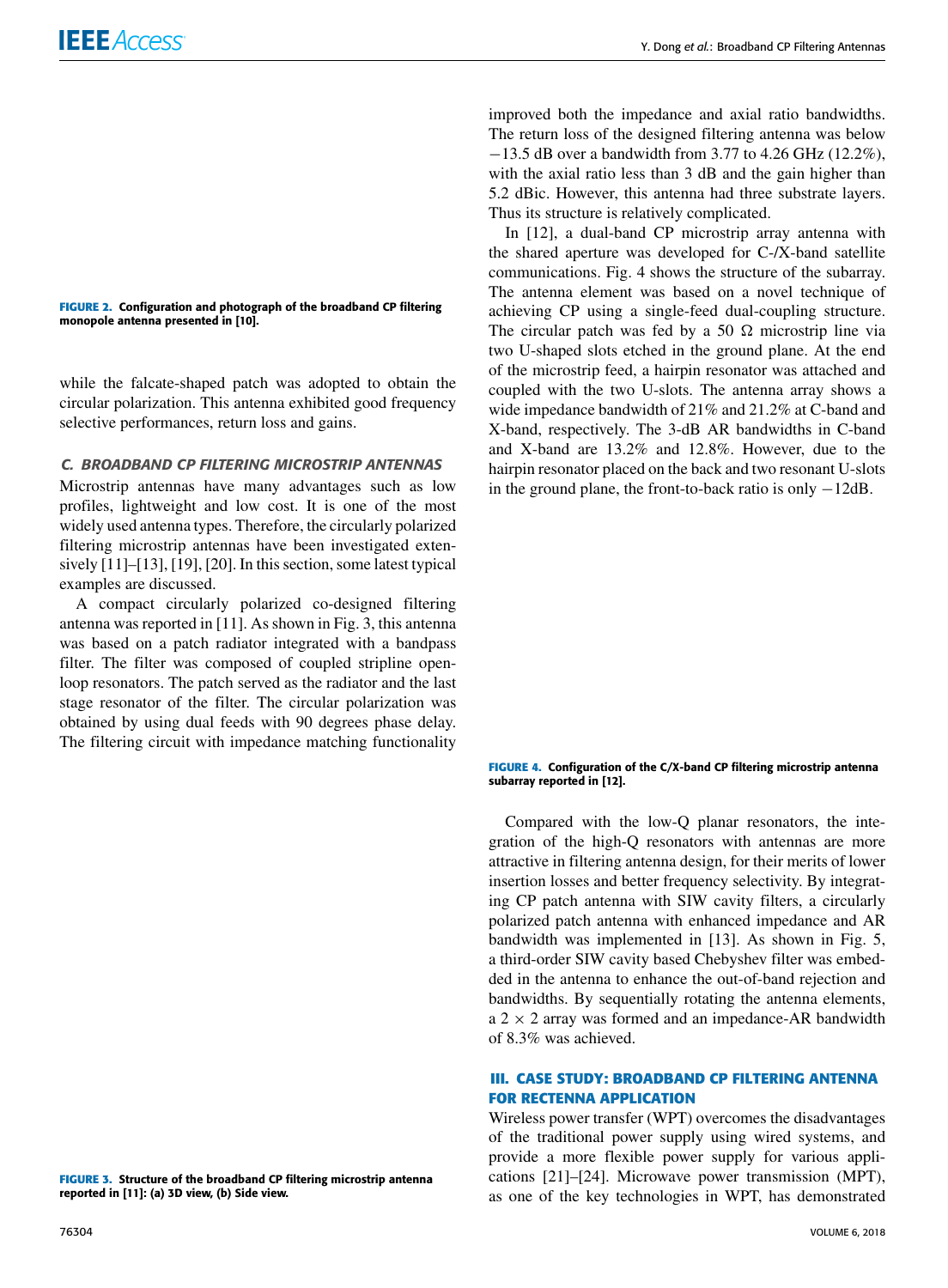is a squared patch with two truncated corners for generating the circular polarization, as shown in Fig. 6 (b). Around the patch, four parasitic strips are introduced to improve the AR bandwidth.

#### **FIGURE 5.** Exploded view of the broadband CP filtering microstrip antenna reported in [13].

the potential for power transmission over a long distance in many publications. In MPT system, rectenna array plays an important role in receiving and rectifying microwave energy. The design of the rectenna is essential for ensuring the overall efficiency of the MPT. A rectenna is usually composed of a receiving antenna unit and a rectifying circuit. Besides, a low-pass filter is always required between the receiving antenna and the rectifying circuit for suppressing harmonic re-radiation generated by diode nonlinearity [25]–[27].

To improve the integration of the rectenna, the receiving antenna with harmonic inhibition suppression can eliminate the use of low-pass filter in the rectifying circuit. A circularly polarized patch antenna with defect ground structure (DGS) under the microstrip feedline was proposed in [28] to avoid the harmonics. The double dumbbell-shaped DGS structure can suppress the harmonics. The reflection coefficient of this antenna is  $-30$  dB at 5.8 GHz and  $-3$  dB at the second harmonic 11.6 GHz. However, the bandwidth of this antenna is only 60MHz, and an extra impedance match network is needed. Another circularly polarized rectenna with harmonic suppression for WPT was presented in [29]. The substrate integrated waveguide structure was used to enhance the gain, and suppress surface wave. A shunt open stub was loaded on the feeding microstrip line to suppress harmonic. The gain is about 6.9 dBi and the bandwidth is about 100 MHz (5.75–5.85 GHz). An extra shorted single branch was then adopted to match the rectifying circuit.

Conventional rectenna designs usually suffer from the loss of filter, impedance matching network, and limited bandwidth. The concept of the integrated filtering antenna can be applied to rectenna design. As a case of study, a novel broadband CP filtering antenna based on EMSIW resonators is developed for rectenna application.

#### A. CONFIGURATION

Fig. 6 shows the structure of the proposed broadband circularly polarized filtering antenna. The antenna consists of two substrates of Rogers 4003 ( $\varepsilon_r = 3.55$ , tan $\delta = 0.009$ ) with the thickness of 0.813 mm. The distance between the two substrates is  $h = 2$ mm. Viewing from the top, the radiator



**FIGURE 6.** The configuration of the proposed CP filtering antenna: (a) exploded 3D view; (b) top view; (c) details of the feeding 1/8 SIW resonators.

The substrate integrated waveguide (SIW) technique has facilitated the design of cavity resonators with advantages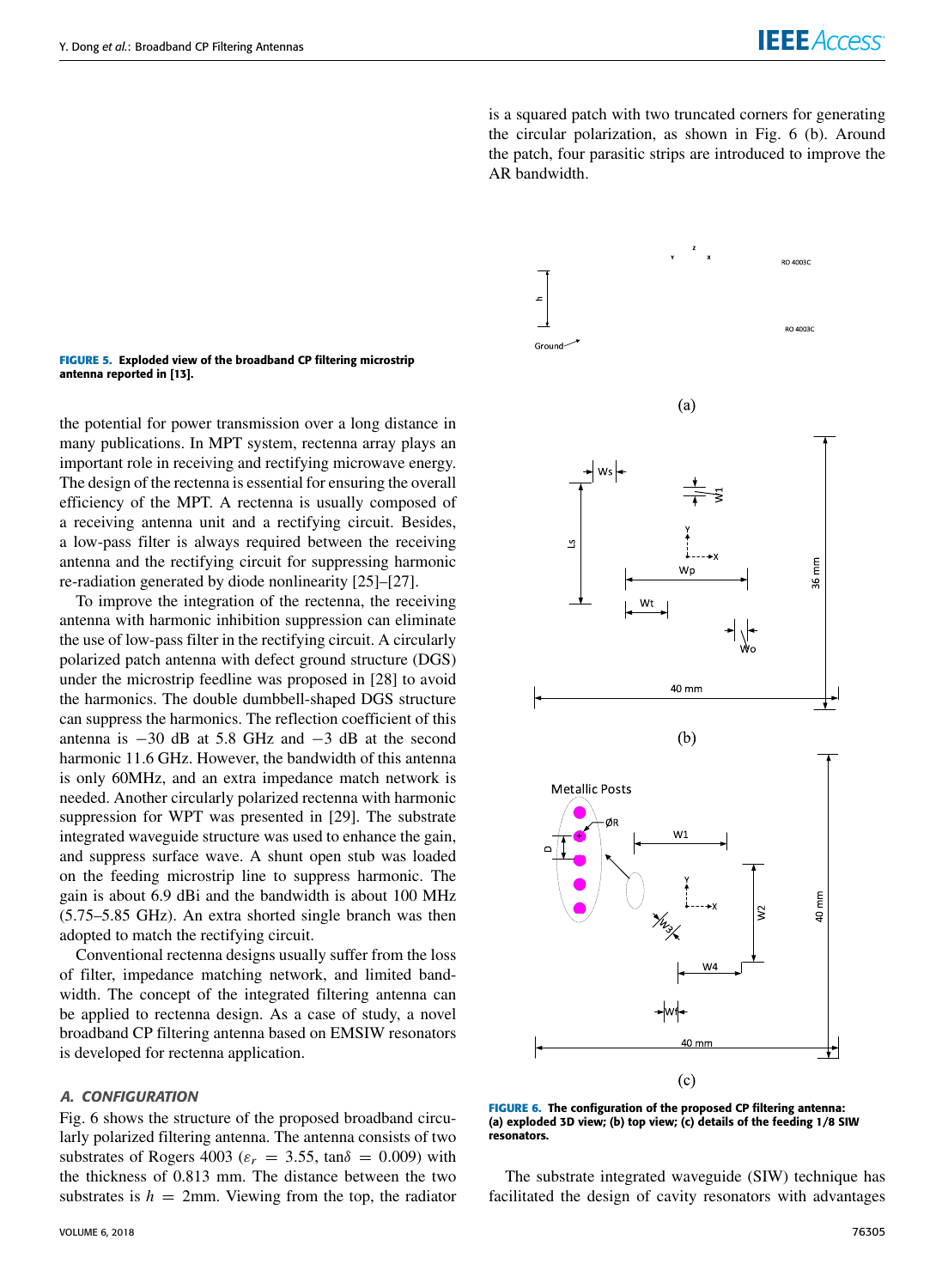of high-Q, low loss, lightweight, easy fabrication and integration with planar circuits. However, the applications of SIW resonators are rarely in low-frequency bands due to their relatively large sizes. To overcome this problem, halfmode SIW (HMSIW), quarter-mode SIW (QMSIW), or even eighth-mode SIW (EMSIW) cavities have been proposed to reduce the size of the circuit [30]. The electric field distributions in the square SIW cavity, QMSIW cavity, EMSIW cavity resonating at the dominant mode TE101 and two coupled EMSIW resonators in the proposed antenna are displayed in Fig. 7, respectively. The resonant frequencies of the EMSIW resonators can be determined by [30]:

$$
f_{TE101}^{EMSIW} = \frac{c}{2\pi\sqrt{\mu_r \varepsilon_r}} \sqrt{(\frac{\pi}{a_{eff}^{EMSIW}})^2 + (\frac{\pi}{a_{eff}^{EMSIW}})^2}
$$
  
= 
$$
\frac{c}{\sqrt{2\mu_r \varepsilon_r} a_{eff}^{EMSIW}}
$$
(1)  

$$
a_{eff}^{EMSIW} = a_{eff}^{SIW} + \Delta w^{EMSIW}
$$
(2)

where  $\mu_r$  and  $\varepsilon_r$  are the relative permeability and relative permittivity of the resonator substrate, *c* is the speed of light and  $a_{\text{eff}}^{SIW}$  is the equivalent width of the original square SIW resonator.  $\Delta w^{\text{EMSIW}}$  are additional widths for EMSIW structures [31].





In this antenna design, two EMSIW resonators are adopted in the feeding circuit as shown in Fig. 6 (c). The resonators are formed by connecting the triangle patches on the top layer and the ground plane on the bottom layer using closely spaced metallic vias. The diameter of the via is 0.3 to 0.4 mm, while the distance between the centers of vias is 0.6 to 0.8 mm, which is much smaller than the wavelength at the operating frequency (about 0.015  $\lambda_0$  @ 5.8 GHz) to prevent energy leaking from the sidewalls.

#### B. OPERATION PRINCIPLE

To illustrate the operation principle, a coupled-resonator topology of the broadband circularly polarized filtering



**FIGURE 8.** The topology of the proposed filtering antenna.

antenna is shown in Fig. 8. The circles represent resonators and the solid lines represent the coupling between them. The EMSIW resonators are coupled through a gap with a width of *W*3. The radiator on the top substrate is fed by the gap along the diagonal of the patch. The coupling can be adjusted by tuning the width of the gap. The EMSIW resonators are coupled and tuned with the patch to generate multiple resonant modes. As a result, the impedance bandwidth can be improved. The different resonant characteristics of these two types of resonators provide additional benefit of distinct harmonic frequencies [5]. This feature can be used to suppress the harmonics.

Four sequentially rotated rectangular strips are placed around the corner-truncated square patch to broaden the AR bandwidth [32]. The size of each parasitic strip is  $L_s \times W_s$ . The width of the gap between strips and patch sides is *W<sup>d</sup>* and the distance from the patch corner to strip corner is *Wo*.

Since the input impedance of the rectifying diode is always complex, complex impedance matching should be achieved in the antenna design to eliminate the impedance match network with rectifying circuits. The simulation schematic of one rectifying circuit in ADS is shown in Fig. 9. The chosen rectifying diode is MA4E1317 manufactured by MACOM. The input impedance of the rectifying circuit is  $73.5 + j106.3 \Omega$ . The input impedance of the filtering antenna should be conjugated matched with it to achieve maximum power transfer. Based on the equivalent circuit model synthesis method of microwave filter, a complex impedance matching can be realized by adjusting the external quality factors and coupling coefficients of the filtering antenna.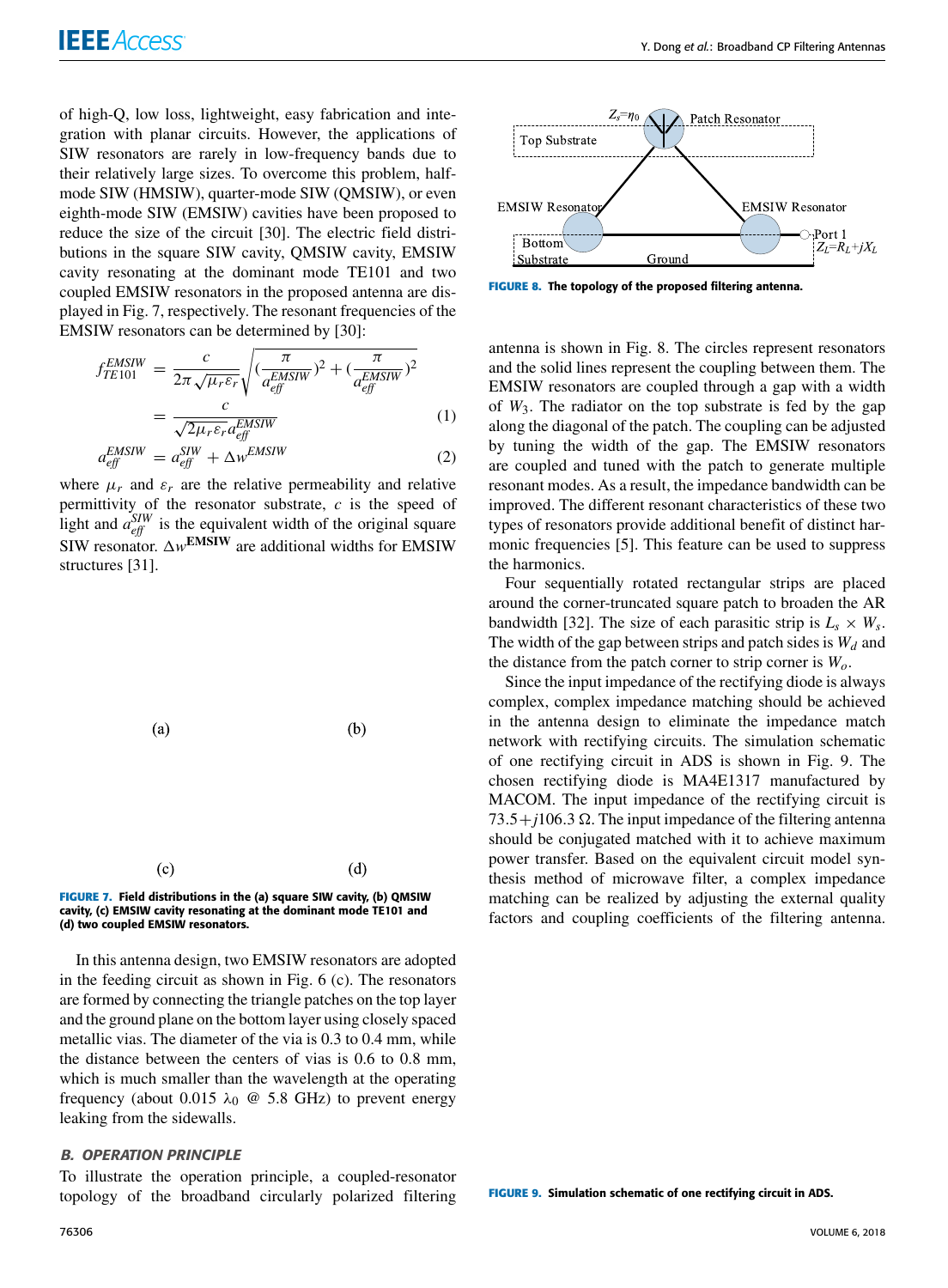$(a)$ 

 $(b)$ 

**FIGURE 10.** Variation of the input impedance of the antenna with different W1: (a) Imaginary part; (b) Real part.

Fig. 10 shows the simulated input impedance of the filtering antenna with different EMSIW cavity size as related to *W1*. As can be seen, both the imaginary part and real part of the input impedance vary with different *W1*. The real part of the input impedance can be tuned relatively independently with the parameters of *W2*, *W3*, *W4* and *Wp*. As shown in Fig. 11, the real part of the input impedance varies with different *W2*, while the imaginary part keeps relatively stable. The complex impedance of rectifying circuit that we used in the simulation of filtering antenna is a typical value. In addition, the input impedance of the filtering antenna can be easily tuned in our design method. Therefore, our antenna design can be easily adapted to the optimization of the rectifier circuit.

It should be noted that the coupling gap between the EMSIW resonators also acts as the feeding structure of the radiator. So the feeding structures are all on the middle layer. The ground plane on the backside is a complete structure without any defects. This novel structure design improves front-to-back ratio to enhance the antenna receiving efficiency.

Since the proposed design is based on stacked geometry, the parametric study of parameter *h* is also performed. The results can be seen in Fig. 12. The performance of the filtering antenna would be well while *h* is within the range

 $(a)$ 

**FIGURE 11.** Variation of the input impedance of the antenna with different W2: (a) Imaginary part; (b) Real part.

 $(b)$ 



**FIGURE 12.** The results of parametric studies of parameter h.

of 1.4 to 2.4 mm. This requirement can be easily satisfied in PCB process.

The designs and optimizations of this type of filtering antennas with input impedance of 50  $\Omega$  and 73.5 – *j* 106.3  $\Omega$ are performed by using Ansoft HFSS and the optimized design parameters are shown in Table 1.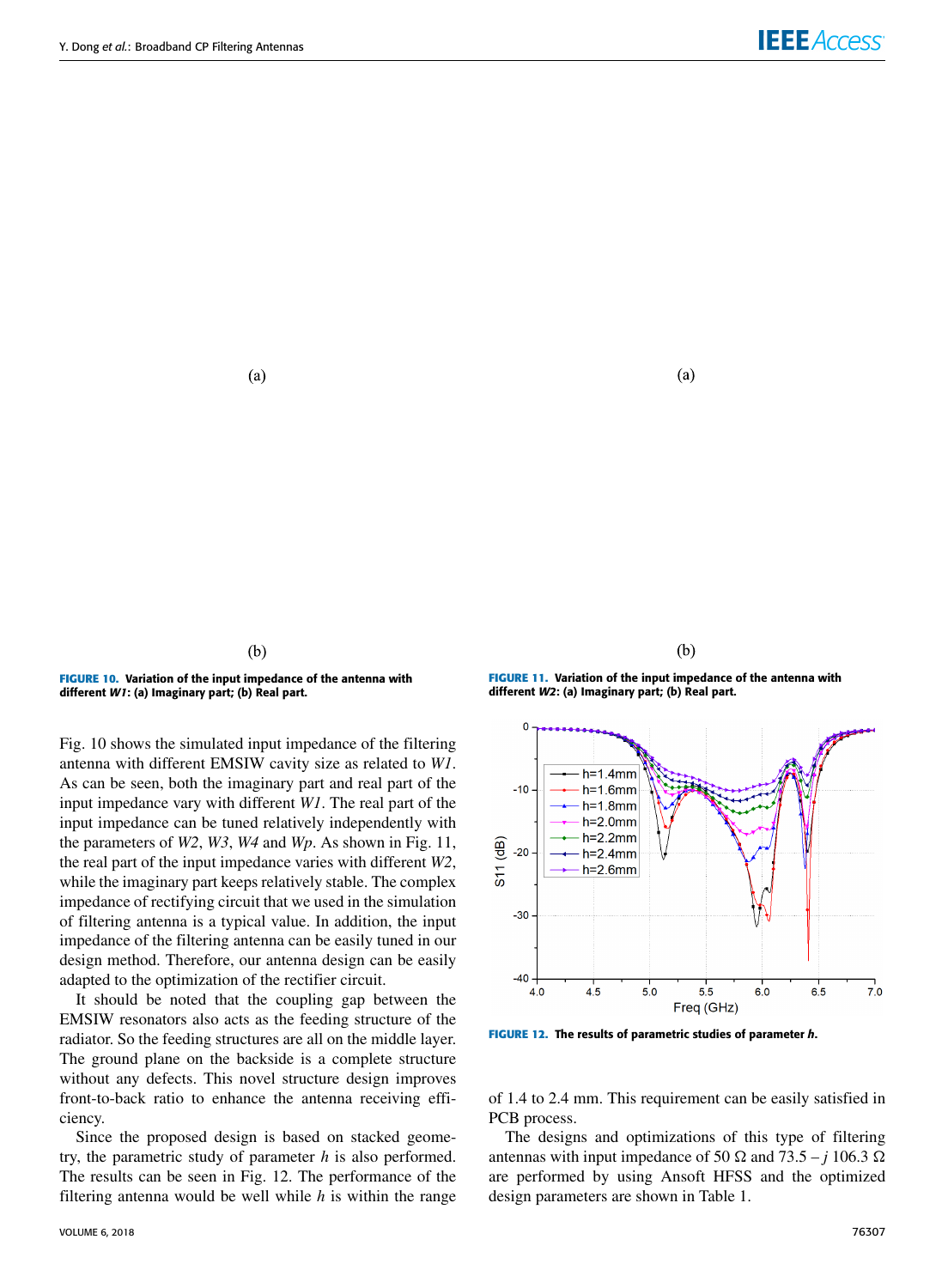#### **TABLE 1.** Optimized Design Parameters (Units: mm).

| Design<br>Parameters | Matching for 50 $\Omega$ | Matching for $73.5 - j 106.3 \Omega$ |
|----------------------|--------------------------|--------------------------------------|
| h                    | 2                        | $\overline{c}$                       |
| $W_p$                | 17.5                     | 16.1                                 |
| W,                   | 4                        | 5.5                                  |
| $L_{s}$              | 16.5                     | 16                                   |
| $W_{\rm s}$          | 4                        | 3                                    |
| $W_d$                | 2.5                      | 1.2                                  |
| $W_{o}$              | 3.3                      | 1.8                                  |
| Wl                   | 16.9                     | 12.2                                 |
| W <sub>2</sub>       | 10                       | 12.7                                 |
| W3                   | 1.3                      | 2.4                                  |
| W4                   | 2.4                      | 8.5                                  |
| Wf                   | 1.82                     | 1.82                                 |

#### C. VALIDATION AND RESULTS

To validate the design concept, two prototypes of the proposed antenna with input impedance of 50  $\Omega$  and  $73.5 - i 106.3 \Omega$ , denoted as Antenna 1 and Antenna 2 respectively, are fabricated and characterized. Fig. 13 shows the photos of the fabricated prototypes.

 $(a)$ 

of the via *R* is 0.3 mm, and the distance between the centers of vias *D* is 0.6 mm. Due to the manufacturing process limitations in our workshop, the actual *R* is about 0.4 mm, and the actual *D* is about 0.8 mm. The simulated results in Fig. 14 illustrate this issue. A broadband impedance match from 5.15 to 6.20 GHz (fractional bandwidth  $\approx 18.5\%$ ) is achieved. The filtering performance is very well except for a small glitch about  $-3$  dB around 3.2 GHz. The value of  $|S_{11}|$ is about  $-0.85$  dB at the 2<sup>nd</sup> harmonic frequency band, which approximately ranges from 11 to 12 GHz.



**FIGURE 14.** Measured and simulated S11 of Antenna 1.

The radiation patterns of the proposed antenna are measured in an anechoic chamber. The measured AR is below 3 dB from 5.5 to 6 GHz, as shown in Fig. 15. From Fig. 16, it can be seen that the antenna has a flat LHCP gain response of around 8.5 dBic from 5.5 to 6GHz. The gains are noticeably reduced by more than 18 dB from 11 to 12 GHz, exhibiting a good performance of 2nd harmonic suppression. Fig. 17 shows the simulated and measured radiation patterns of Antenna 1 in both the *XOZ* plane ( $\phi = 0^{\circ}$ ) and *YOZ* plane  $(\phi = 90^{\circ})$  at 5.5, 5.8, and 6 GHz, respectively. The antenna

| $\frac{1}{2}$ | ۰.<br>×<br>I<br>I<br>I<br>۹ |
|---------------|-----------------------------|

**FIGURE 13.** Photographs of the proposed antennas: (a) Antenna 1 with input impedance of 50  $\Omega$ ; (b) Antenna 2 with input impedance of  $73.5 - j$  106.3  $\Omega$ .

The measured and simulated results of Antenna 1 with 50  $\Omega$  input impedance are shown in Fig. 14. The measured results agree well with the simulations except for some frequency shifts on a reflection zero point at high-frequency band. This is caused by the manufacture inaccuracy of the vias in EMSIW resonators. In the initial design, the diameter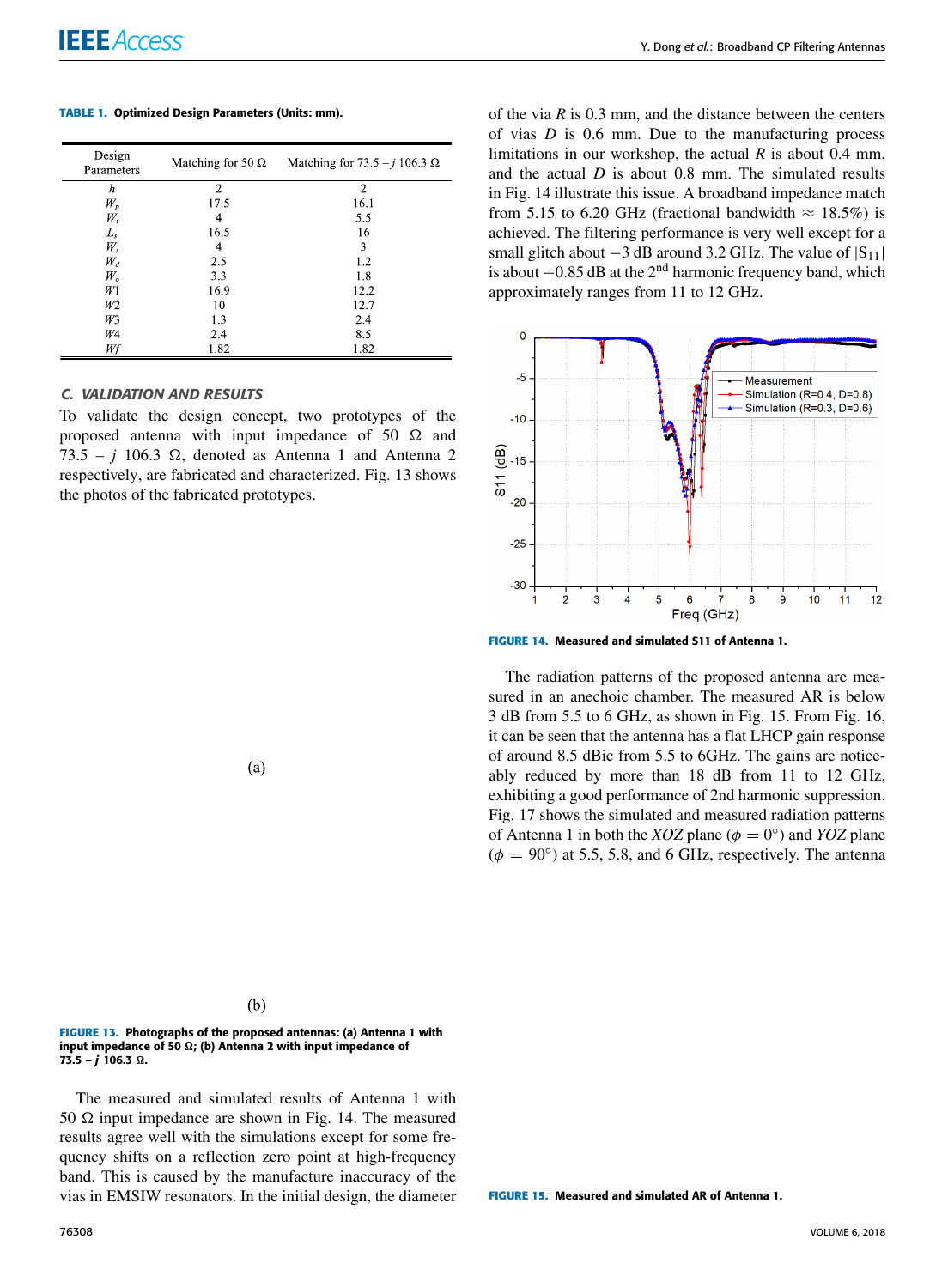







**FIGURE 19.** The re-calculated S11 of Antenna 2.

**FIGURE 20.** The open-shunt stub for anechoic chamber test system matching and its effect to S11.

 $(c)$ 



has the consistent radiation patterns within the operating band. The measured cross-polarization discrimination (XPD) is over 16 dB in the broadside direction, and the measured front-to-back ratio is higher than 18 dB.

The simulated and measured results of Antenna 2 for complex input impedance are shown in Fig. 18 to 23.

Fig. 18 shows the measured and simulated input impedances of the Antenna 2, and the corresponding values of  $|S_{11}|$  are also re-calculated based on system impedance  $Z_0 = 73.5 - j \, 106.3 \, \Omega$  and is shown in Fig. 19. A broadband complex impedance match performance from 5.24 to 6.07 GHz (fractional bandwidth  $\approx$  14.6%) is achieved. Although there is a significant decline in the curve of S11 of Antenna 2 around 9.2 GHz, it also can be seen that the impedance is mismatched within the frequency band of 11 to 12 GHz, which is important for harmonic suppression.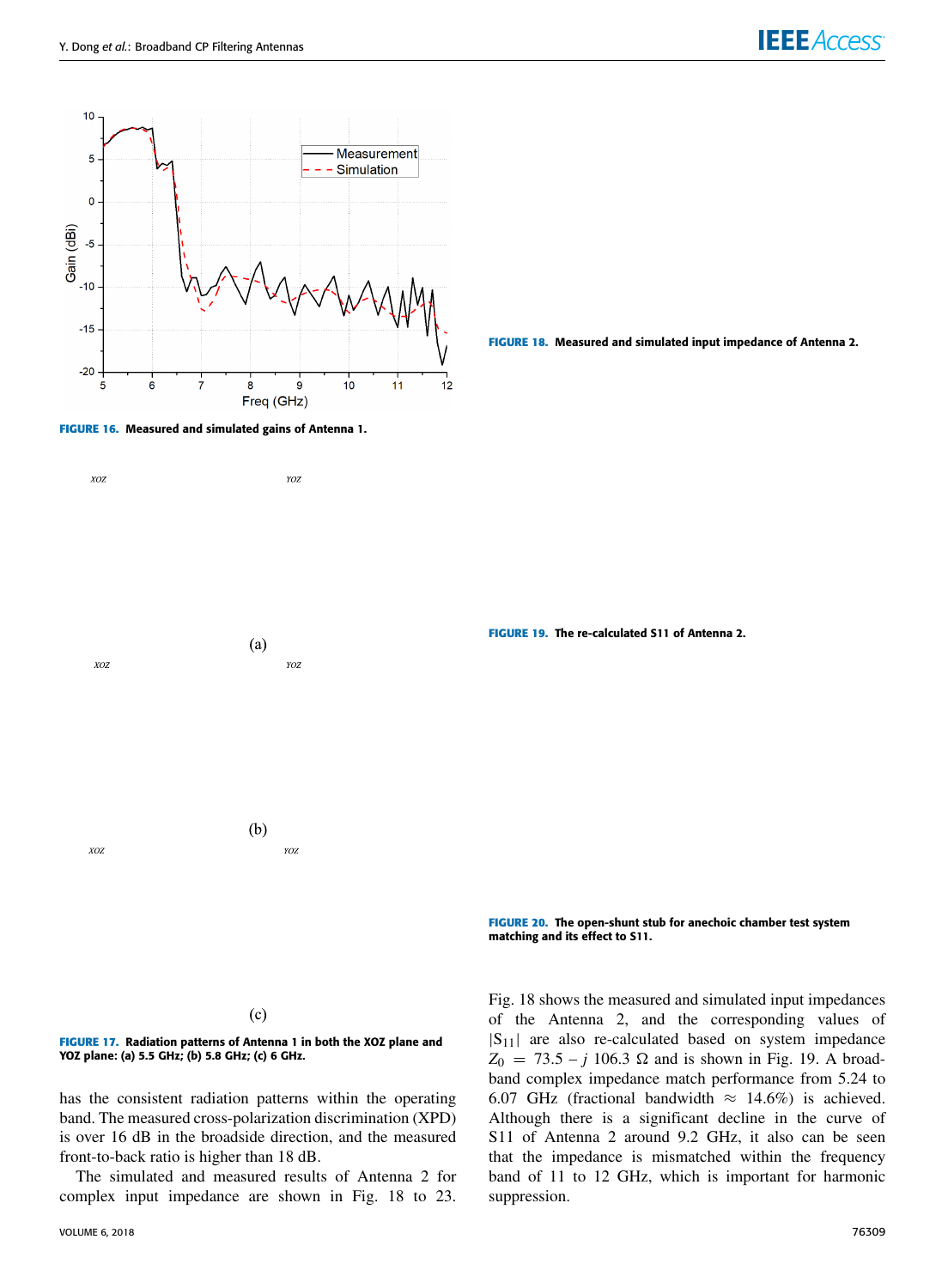#### **TABLE 2.** Comparison With Other CP Filtering Antennas.

| Ref No.   | $Freq(GHz)$ | <b>Impedance Match</b> | Impedance/AR BW                                                | Gain (dBi)                                            | S11 $@$ 2-nd harmonic | Front-to-back Ratio |
|-----------|-------------|------------------------|----------------------------------------------------------------|-------------------------------------------------------|-----------------------|---------------------|
| [8]       | 1.8         | $50\Omega$             | 27.8% (DRA)                                                    |                                                       | >1dB                  | $\sim$ 15dB         |
| [9]       | 8           | $50\Omega$             | $6.13\%$ / 3.68%                                               | 5.3                                                   | Not Given             | Not Given           |
| [11]      | 3.77-4.26   | $50\Omega$             | 12.2%                                                          | 5.2                                                   | Not Given             | 18dB                |
| [12]      | C/X         | $50\Omega$             | $21\% @C 21.2\% @X /$<br>13.2% ( $a$ C 12.8 $a$ )X             | $14.5@C(2\times 2array)$ /<br>$17.5@X(4\times4array)$ | Not Given             | $\sim$ 12dB         |
| [13]      | 10          | $50\Omega$             | 7.6%, 8.3% $(2\times 2array)$ /<br>1.3%, $14.7(2\times2array)$ | 6.77 / 12.89 $(2\times 2array)$                       | Not Given             | Not Given           |
| [19]      | 2.47        | $50\Omega$             | $4.5\%$ / 9.4-10.5%                                            | $6.0 - 6.1$                                           | Not Given             | 19dB                |
| [20]      | 4           | $50\Omega$             | $10.3\% / 8.8\%$                                               | 5.8                                                   | Not Given             | Not Given           |
| Antenna 1 | 5.8         | 50 $\Omega$            | $18.5\% / 8.7\%$                                               | 8.5                                                   | > 0.85dB              | >18dB               |
| Antenna 2 | 5.8         | Complex Impedance      | $14.5\% / 8.5\%$                                               | 8                                                     | >1dB                  | >18dB               |

xoz

YOZ

 $(a)$ xoz YOZ

**FIGURE 21.** Measured and simulated AR of Antenna 2.



**FIGURE 22.** Measured and simulated gains of Antenna 2.

The characteristic impedance of the measurement system in the anechoic chamber is 50  $\Omega$ . In order to measure the radiation performance of Antenna 2 with the complex impedance, an open-shunt stub is introduced to match the impedance of Antenna 2 to the 50  $\Omega$  terminal, as shown in Fig. 20.

The measured AR shown in Fig. 21 is below 3 dB from 5.6 to 6.1 GHz. The difference between measured and simulated results may be attributed to the effect of open-shunt stub and fabrication tolerance. As shown in Fig. 22, this LHCP



YOZ plane: (a) 5.6 GHz; (b) 5.8 GHz; (c) 6.1 GHz.

antenna exhibits a flat gain response of more than 8 dBic from 5.6 to 6.1 GHz. The gain decreases by more than 15 dB from 11 to 12 GHz, showing good harmonic radiation suppression.

The simulated and measured radiation patterns Antenna 2 in both the *XOZ* plane ( $\phi = 0^{\circ}$ ) and *YOZ* plane ( $\phi = 90^{\circ}$ ) at 5.6, 5.8, and 6.1 GHz are shown in Fig. 23. The measured XPD in the broadside direction and the front-to-back ratio are similar to Antenna 1 with values of more than 16 and 18 dB, respectively.

The comparison between the proposed antennas and other CP filtering antennas reported in the literature is summarized in Table 2. It can be seen that the proposed antenna can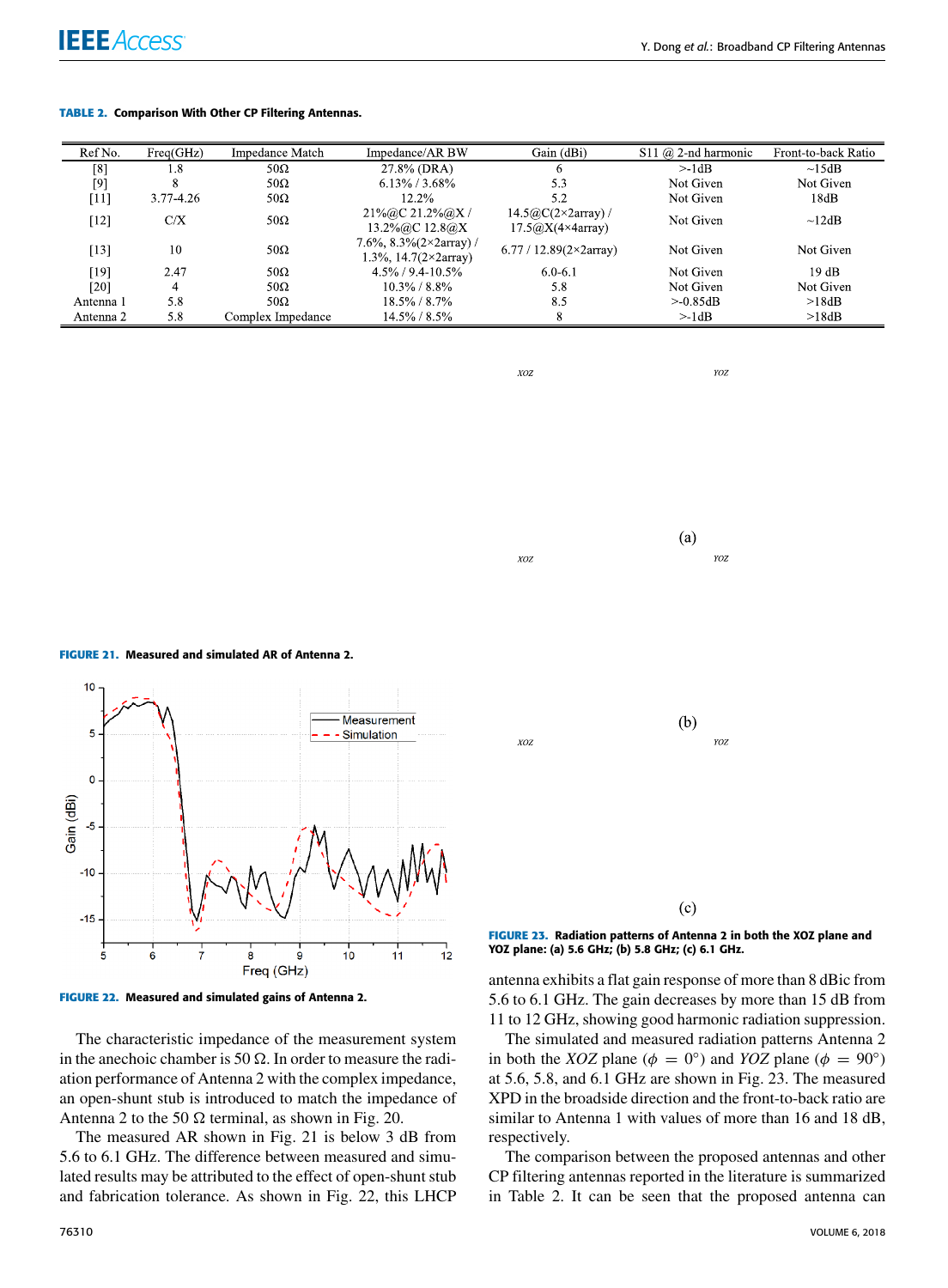realize 50  $\Omega$  and complex impedance matching to RF circuits with wide impedance and AR bandwidths while maintaining high gain, high front-to-back ratio and good  $2<sup>nd</sup>$  harmonic suppression.

#### **IV. CONCLUSION**

In this paper, the state-of-the-art CP filtering antennas with wideband operation are reviewed first. Then, a novel design of broadband integrated filtering antenna based on EMSIW resonators is proposed for rectenna application. Several important problems of the application of the filtering antenna in rectenna are addressed in this paper: 1) complex impedance match to eliminate the impedance match network with rectifying circuits; 2) using high-Q EMSIW resonators to increase antenna gain; 3) improving front-to-back ratio to enhance efficiency. This concept and design also have good application prospects in active antennas and RFID techniques.

#### **REFERENCES**

- [1] C.-T. Chuang and S.-J. Chung, ''Synthesis and design of a new printed filtering antenna,'' *IEEE Trans. Antennas Propag.*, vol. 59, no. 3, pp. 1036–1042, Mar. 2011.
- [2] Y. Yusuf and X. Gong, ''A new class of 3-D filter/antenna integration with high quality factor and high efficiency,'' in *IEEE MTT-S Int. Microw. Symp. Dig.*, May 2010, pp. 892–895.
- [3] H. Chu and Y.-X. Guo, "A filtering dual-polarized antenna subarray targeting for base stations in millimeter-wave 5G wireless communications,'' *IEEE Trans. Compon., Packag., Manuf. Technol.*, vol. 7, no. 6, pp. 964–973, May 2017.
- [4] X. Y. Zhang, Y. Zhang, Y.-M. Pan, and W. Duan, ''Low-profile dual-band filtering patch antenna and its application to LTE MIMO system,'' *IEEE Trans. Antennas Propag.*, vol. 65, no. 1, pp. 103–113, Jan. 2017.
- [5] C.-X. Mao et al., "An integrated filtering antenna array with high selectivity and harmonics suppression,'' *IEEE Trans. Microw. Theory Techn.*, vol. 64, no. 6, pp. 1798–1805, Jun. 2016.
- [6] C.-X. Mao et al., "Integrated dual-band filtering/duplexing antennas," *IEEE Access*, vol. 6, pp. 8403–8411, 2018.
- [7] S. Gao, Q. Luo, and F. G. Zhu, *Circularly Polarized Antennas*. Hoboken, NJ, USA: Wiley, 2013.
- [8] B. J. Xiang, S. Y. Zheng, Y. M. Pan, and Y. X. Li, ''Wideband circularly polarized dielectric resonator antenna with bandpass filtering and wide harmonics suppression response,'' *IEEE Trans. Antennas Propag.*, vol. 65, no. 4, pp. 2096–2101, Apr. 2017.
- [9] A. K. Sahoo, R. D. Gupta, and M. S. Parihar, ''Circularly polarised filtering dielectric resonator antenna for X-band applications,'' *IET Microw., Antennas Propag.*, vol. 12, no. 9, pp. 1514–1518, Jul. 2018.
- [10] W. Cheng and D. Li, "Circularly polarised filtering monopole antenna based on miniaturised coupled filter,'' *Electron. Lett.*, vol. 53, no. 11, pp. 700–702, May 2017.
- [11] Z. H. Jiang and D. H. Werner, "A compact, wideband circularly polarized co-designed filtering antenna and its application for wearable devices with low SAR,'' *IEEE Trans. Antennas Propag.*, vol. 63, no. 9, pp. 3808–3818, Sep. 2015.
- [12] C.-X. Mao, S. Gao, Y. Wang, Q.-X. Chu, and X.-X. Yang, ''Dual-band circularly polarized shared-aperture array for *C*-/*X*-band satellite communications,'' *IEEE Trans. Antennas Propag.*, vol. 65, no. 10, pp. 5171–5178, Oct. 2017.
- [13] T. Li and X. Gong, ''Vertical integration of high-*Q* filter with circularly polarized patch antenna with enhanced impedance-axial ratio bandwidth,'' *IEEE Trans. Microw. Theory Techn.*, vol. 66, no. 6, pp. 3119–3128, Jun. 2018.
- [14] P. F. Hu, Y. M. Pan, X. Y. Zhang, and S. Y. Zheng, "A compact filtering dielectric resonator antenna with wide bandwidth and high gain,'' *IEEE Trans. Antennas Propag.*, vol. 64, no. 8, pp. 3645–3651, Aug. 2016.
- [15] P. F. Hu, Y. M. Pan, K. W. Leung, and X. Y. Zhang, "Wide-/dualband omnidirectional filtering dielectric resonator antennas,'' *IEEE Trans. Antennas Propag.*, vol. 66, no. 5, pp. 2622–2627, May 2018.
- [16] N. Yang, C. Caloz, and K. Wu, "Co-designed CPS UWB filter-antenna system,'' in *Proc. IEEE AP-S Int. Symp.*, Jun. 2007, pp. 1433–1436.
- [17] C.-T. Chuang and S.-J. Chung, ''A compact printed filtering antenna using a ground-intruded coupled line resonator,'' *IEEE Trans. Antennas Propag.*, vol. 59, no. 10, pp. 3630–3637, Oct. 2011.
- [18] X. Chen, F. Zhao, L. Yan, and W. Zhang, ''A compact filtering antenna with flat gain response within the passband,'' *IEEE Antennas Wireless Propag. Lett.*, vol. 12, pp. 857–860, 2013.
- [19] Y. Lu, Y. Wang, S. Gao, C. Hua, and T. Liu, "Circularly polarised integrated filtering antenna with polarisation reconfigurability,'' *IET Microw., Antennas Propag.*, vol. 11, no. 15, pp. 2247–2252, Dec. 2017.
- [20] Q.-S. Wu, X. Zhang, and L. Zhu, "Co-design of a wideband circularly polarized filtering patch antenna with three minima in axial ratio response,'' *IEEE Trans. Antennas Propag.*, vol. 66, no. 10, pp. 5022–5030, Oct. 2018.
- [21] P. E. Glaser, ''Power from the sun: Its future,'' *Science*, vol. 162, no. 3856, pp. 857–861, Nov. 1968.
- [22] W. C. Brown and E. E. Eves, ''Beamed microwave power transmission and its application to space,'' *IEEE Trans. Microw. Theory Techn.*, vol. 40, no. 6, pp. 1239–1250, Jun. 1992.
- [23] N. Shinohara, ''Power without wires,'' *IEEE Microw. Mag.*, vol. 12, no. 7, pp. S64–S73, Dec. 2011.
- [24] B. Strassner and K. Chang, ''Microwave power transmission: Historical milestones and system components,'' *Proc. IEEE*, vol. 101, no. 6, pp. 1379–1396, Jun. 2013.
- [25] S. Sasaki, K. Tanaka, and K.-I. Maki, ''Microwave power transmission technologies for solar power satellites,'' *Proc. IEEE*, vol. 101, no. 6, pp. 1438–1447, Jun. 2013.
- [26] R. Wang *et al.*, "Optimal matched rectifying surface for space solar power satellite applications,'' *IEEE Trans. Microw. Theory Tech.*, vol. 62, no. 4, pp. 1080–1089, APR. 2014.
- [27] Y. Dong *et al.*, "Focused microwave power transmission system with highefficiency rectifying surface,'' *IET Microw., Antennas Propag.*, vol. 12, no. 5, pp. 808–813, Apr. 2018.
- [28] Y.-Y. Gao, X.-X. Yang, C. Jiang, and J.-Y. Zhou, "A circularly polarized rectenna with low profile for wireless power transmission,'' *Prog. Electromagn. Res. Lett.*, vol. 13, pp. 41–49, Jan. 2010.
- [29] Y. Yang et al., "A circularly polarized rectenna array based on substrate integrated waveguide structure with harmonic suppression,'' *IEEE Antennas Wireless Propag. Lett.*, vol. 17, no. 4, pp. 684–688, Apr. 2018.
- [30] P. Li, H. Chu, and R.-S. Chen, ''Design of compact bandpass filters using quarter-mode and eighth-mode SIW cavities,'' *IEEE Trans. Compon., Packag., Manuf. Technol.*, vol. 7, no. 6, pp. 956–963, Jun. 2017.
- [31] Q. Lai, C. Fumeaux, W. Hong, and R. Vahldieck, "Characterization of the propagation properties of the half-mode substrate integrated waveguide,'' *IEEE Trans. Microw. Theory Techn.*, vol. 57, no. 8, pp. 1996–2004, Aug. 2009.
- [32] J. Wu, Y. Yin, Z. Wang, and R. Lian, ''Broadband circularly polarized patch antenna with parasitic strips,'' *IEEE Antennas Wireless Propag. Lett.*, vol. 14, pp. 559–562, 2015.

YAZHOU DONG received the B.S. degree from Xi'an Jiaotong University, Xi'an, China, in 2006, and the M.S. degree from Southeast University, Nanjing, China, in 2009. He is currently pursuing the Ph.D. degree with the School of Electronics and Information, Northwestern Polytechnical University, Xi'an, China. He is also a Senior Engineer with the National Key Laboratory of Science and Technology on Space Microwave, China Academy of Space Technology, Xi'an. Since 2017, he has

been a Visiting Researcher at the University of Kent, U.K., supported by the China Scholarship Council. His current research interests include space microwave technologies powered by microwave power transmission, microwave power combining, and antenna array technology.